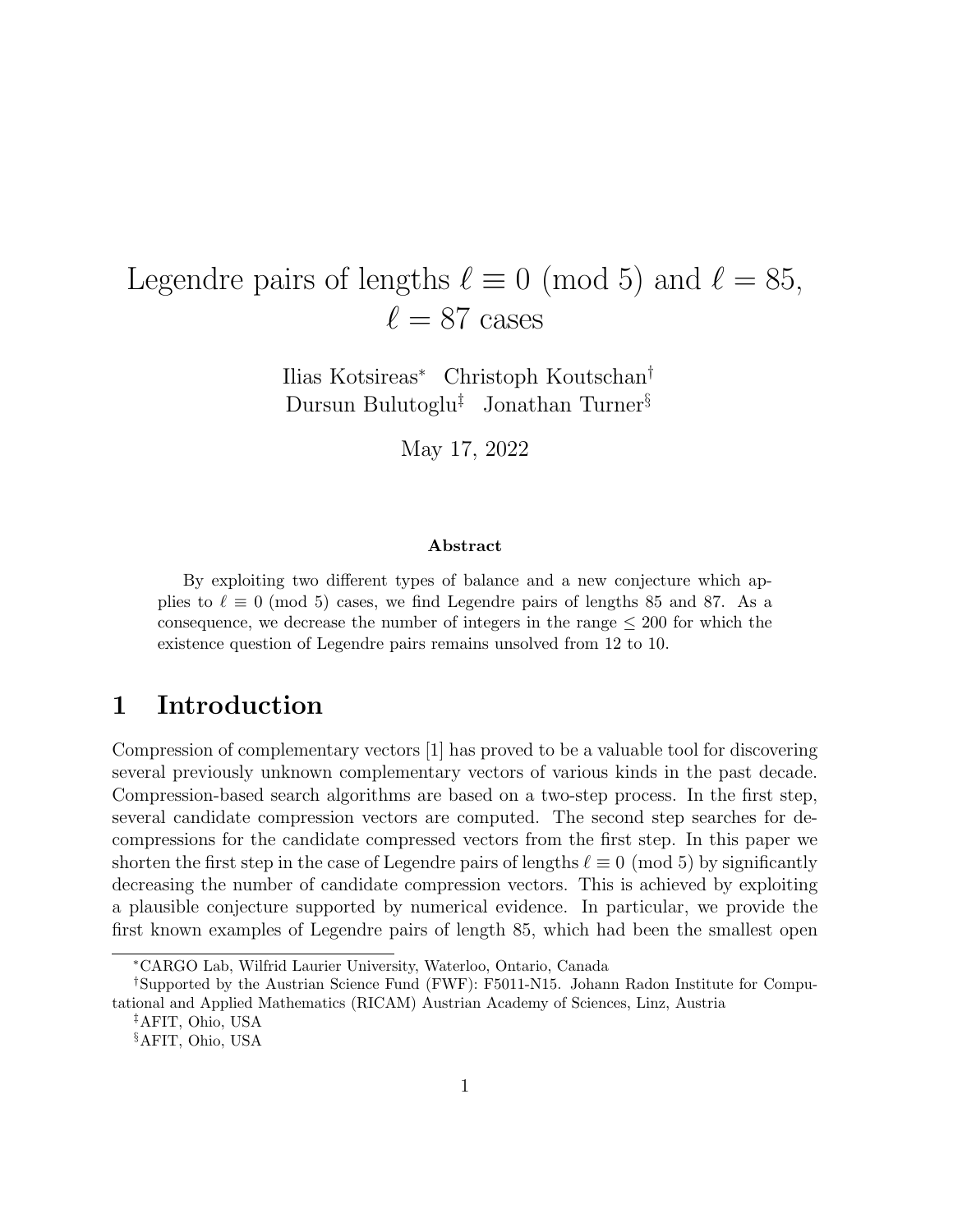length. We also find Legendre pairs of the next previously open length of  $\ell = 87$  by taking advantage of a balanced compression hypothesis.

In Section 2, we develop Conjecture 1 which applies to  $\ell \equiv 0 \pmod{5}$  cases. We then show how this conjecture can be used to prune the search space. In Section 3, we provide evidence for Conjecture 1 by confirming that it is valid for all  $\ell < 105$  such that  $\ell \equiv 0$ (mod 5). In Section 4, we exploit a concept of balance along with Conjecture 1 in order to find Legendre pairs of lengths  $\ell \equiv 0 \pmod{5}$ . As an application, we find the first examples of Legendre pairs of length 85. In Section 5, we show how to exploit a different concept of balance applied to Legendre pairs of composite order. As an application, we find the first examples of Legendre pairs of length 87. In Section 6, we provide the current list of ten  $\ell$  values less than 200 for which the Legendre pair existence problem remains unsolved.

#### 2 Legendre pairs of lengths  $\ell \equiv 0 \pmod{5}$

The periodic autocorrelation function (PAF) of a vector **a** indexed by  $\mathbb{Z}_{\ell}$  is defined as  $\text{PAF}_{\mathbf{a}}(j) = \sum_{i=0}^{\ell-1} a_i a_{i-j}$ . For  $w = e^{2\pi i/\ell}$ , define the *discrete Fourier transform*  $\text{DFT}_{\mathbf{a}}(j) =$  $\sum_{r=0}^{\ell-1} w^{jr} a_r$  and the *power spectral density*  $PSD_{\bf a}(j) = |DFT_{\bf a}(j)|^2$ . We say a pair of row vectors  $\mathbf{a}, \mathbf{b} \in \{-1, 1\}^{\ell}$  form a *Legendre pair* of length  $\ell$  if

$$
\sum_{i=0}^{\ell-1} a_i = \sum_{i=0}^{\ell-1} b_i = \pm 1,
$$
  
 
$$
\text{PSD}_{\mathbf{a}}(j) + \text{PSD}_{\mathbf{b}}(j) = 2\ell + 2 \quad \forall j \in \mathbb{Z}_{\ell} \setminus \{0\}.
$$

Throughout the paper, WLOG, we assume that  $\sum_{i=0}^{\ell-1} a_i = \sum_{i=0}^{\ell-1} \sum_{i=0}^{\ell-1} a_i$ <br> $\sum_{i \leq i} a_i a_j$  be the *elementary symmetric polynomial of degree* 2 a  $b_i = 1$ . Also, let  $e_2(\mathbf{a}) =$  $i<sub>i</sub> a<sub>i</sub> a<sub>j</sub>$  be the *elementary symmetric polynomial of degree* 2 and  $p_2(\mathbf{a}) = \sum_i a_i^2$  be the power sum symmetric polynomial of degree 2. If  $\mathbf{a} = [a_1, \ldots, a_\ell]$  and  $\ell = nm$  for some positive integers n, m, then we define  $A_j = \sum_{i=0}^{m-1} a_{ni+j}$ . The vector  $\mathcal{A}_m = [A_1, \ldots, A_n]$  is called the *m-compression* of **a**. For a pair of vectors  $(a, b)$  of length  $\ell \equiv 0 \pmod{5}$  set  $m = \ell/5$ . In this case,

$$
PSD_{\mathbf{a}}(m) = p_2(\mathcal{A}_m) - \frac{1}{2} e_2(\mathcal{A}_m) + \frac{\sqrt{5}}{2} \Big( PAF_{\mathcal{A}_m}(1) - PAF_{\mathcal{A}_m}(2) \Big),
$$
  
\n
$$
PSD_{\mathbf{b}}(m) = p_2(\mathcal{B}_m) - \frac{1}{2} e_2(\mathcal{B}_m) + \frac{\sqrt{5}}{2} \Big( PAF_{\mathcal{B}_m}(1) - PAF_{\mathcal{B}_m}(2) \Big),
$$
\n(1)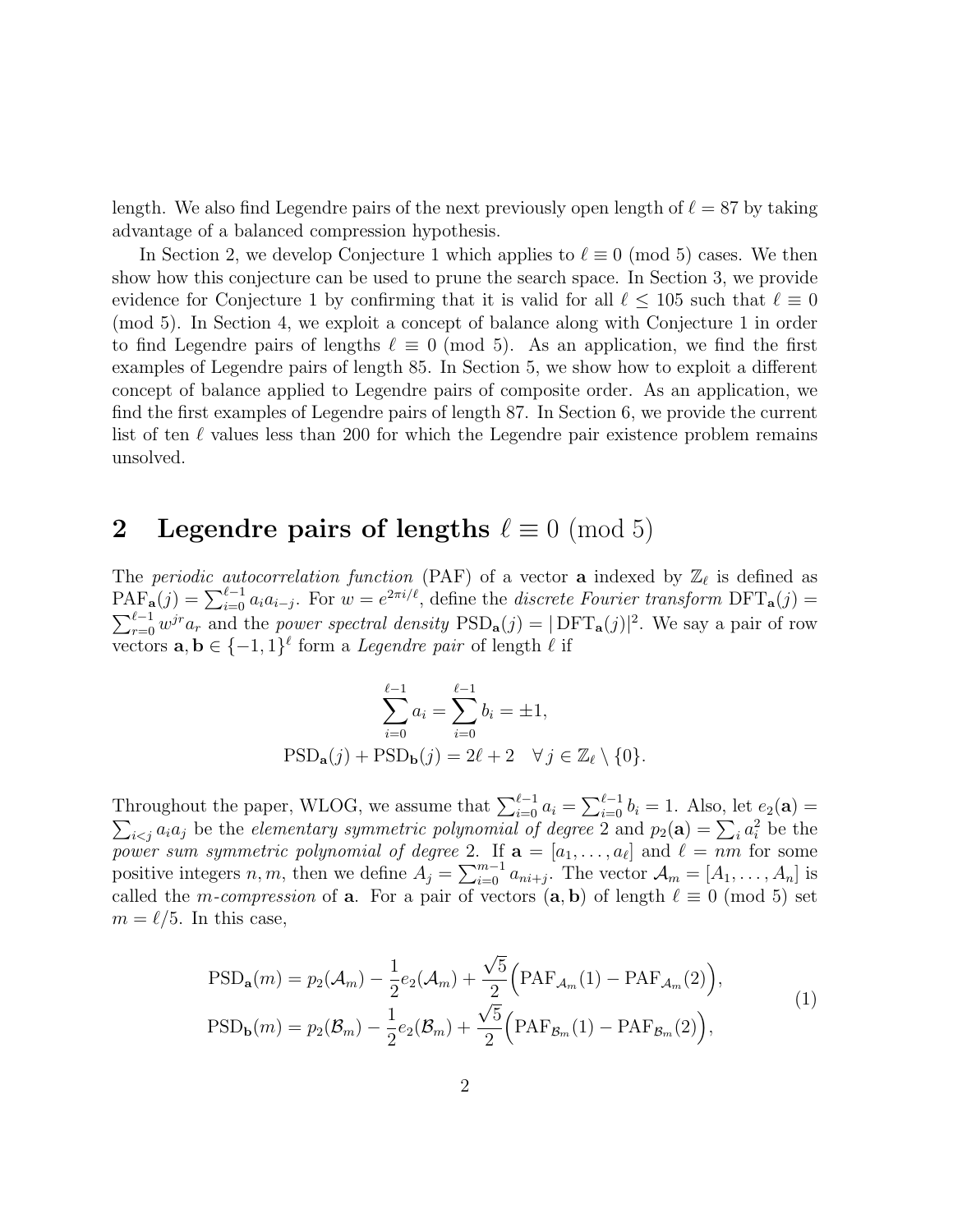where  $\mathcal{A}_m = [A_1, A_2, A_3, A_4, A_5]$  and  $\mathcal{B}_m = [B_1, B_2, B_3, B_4, B_5]$  are the m-compressions of **a** and **b** respectively [2]. Since  $\sum_{i=0}^{\ell-1} a_i = \sum_{i=0}^{\ell-1} b_i = 1, A_1 + \cdots + A_5 = B_1 + \cdots + B_5 = 1.$ 

$$
p_2(\mathcal{A}_m) - \frac{1}{2}e_2(\mathcal{A}_m) = \frac{1}{4}\Big(5p_2(\mathcal{A}_m) - 1\Big),
$$
  
\n
$$
p_2(\mathcal{B}_m) - \frac{1}{2}e_2(\mathcal{B}_m) = \frac{1}{4}\Big(5p_2(\mathcal{B}_m) - 1\Big).
$$
\n(2)

In addition, if  $(a, b)$  is a Legendre pair then

$$
\mathrm{PSD}_{\mathbf{a}}(m) + \mathrm{PSD}_{\mathbf{b}}(m) = 2\ell + 2.
$$

Experimental evidence gathered for  $\ell = 15, 25, 35, 45, 55$  indicates there are Legendre pairs of these orders such that

$$
\frac{1}{4}\left(5p_2(\mathcal{A}_m) - 1\right) = \ell + 1,
$$
\n
$$
\frac{1}{4}\left(5p_2(\mathcal{B}_m) - 1\right) = \ell + 1.
$$
\n(3)

Equations (3) simplify to

$$
p_2(\mathcal{A}_m) = 4m + 1,
$$
  
\n
$$
p_2(\mathcal{B}_m) = 4m + 1.
$$
\n(4)

Let  $m \in \mathbb{Z}^{\geq 1}$ , w be a primitive  $\ell$ th root of unity,  $w' = w^m$ , and **a** be a vector of length  $\ell = 5m$ . Then

$$
\begin{split} \text{PSD}_{\mathbf{a}}(m) &= \sum_{j=0}^{\ell-1} \text{PAF}_{\mathbf{a}}(j)w^{mj} = \sum_{j=0}^{\ell-1} \text{PAF}_{\mathbf{a}}(j)(w')^{j} = \sum_{k=0}^{4} \sum_{j=0}^{\frac{\ell}{5}-1} \text{PAF}_{\mathbf{a}}(5j+k)(w')^{k} \\ &= \sum_{j=0}^{\frac{\ell}{5}-1} \text{PAF}_{\mathbf{a}}(5j) + \sum_{k=1}^{2} 2 \cos\left(\frac{2\pi k}{5}\right) \sum_{j=0}^{\frac{\ell}{5}-1} \text{PAF}_{\mathbf{a}}(5j+k) \\ &= \sum_{j=0}^{\frac{\ell}{5}-1} \text{PAF}_{\mathbf{a}}(5j) + \sum_{j=0}^{\frac{\ell}{5}-1} \sum_{k=1}^{2} \left(\frac{-1+(-1)^{k+1}\sqrt{5}}{2}\right) \text{PAF}_{\mathbf{a}}(5j+k) \\ &= \sum_{j=0}^{\frac{\ell}{5}-1} \text{PAF}_{\mathbf{a}}(5j) - \sum_{j=0}^{\frac{\ell}{5}-1} \sum_{k=1}^{2} \frac{\text{PAF}_{\mathbf{a}}(5j+k)}{2} + \frac{\sqrt{5}}{2} \left(\sum_{j=0}^{\frac{\ell}{5}-1} \sum_{k=1}^{2} (-1)^{k+1} \text{PAF}_{\mathbf{a}}(5j+k)\right). \end{split}
$$

Now, the first proposition follows from the above discussion.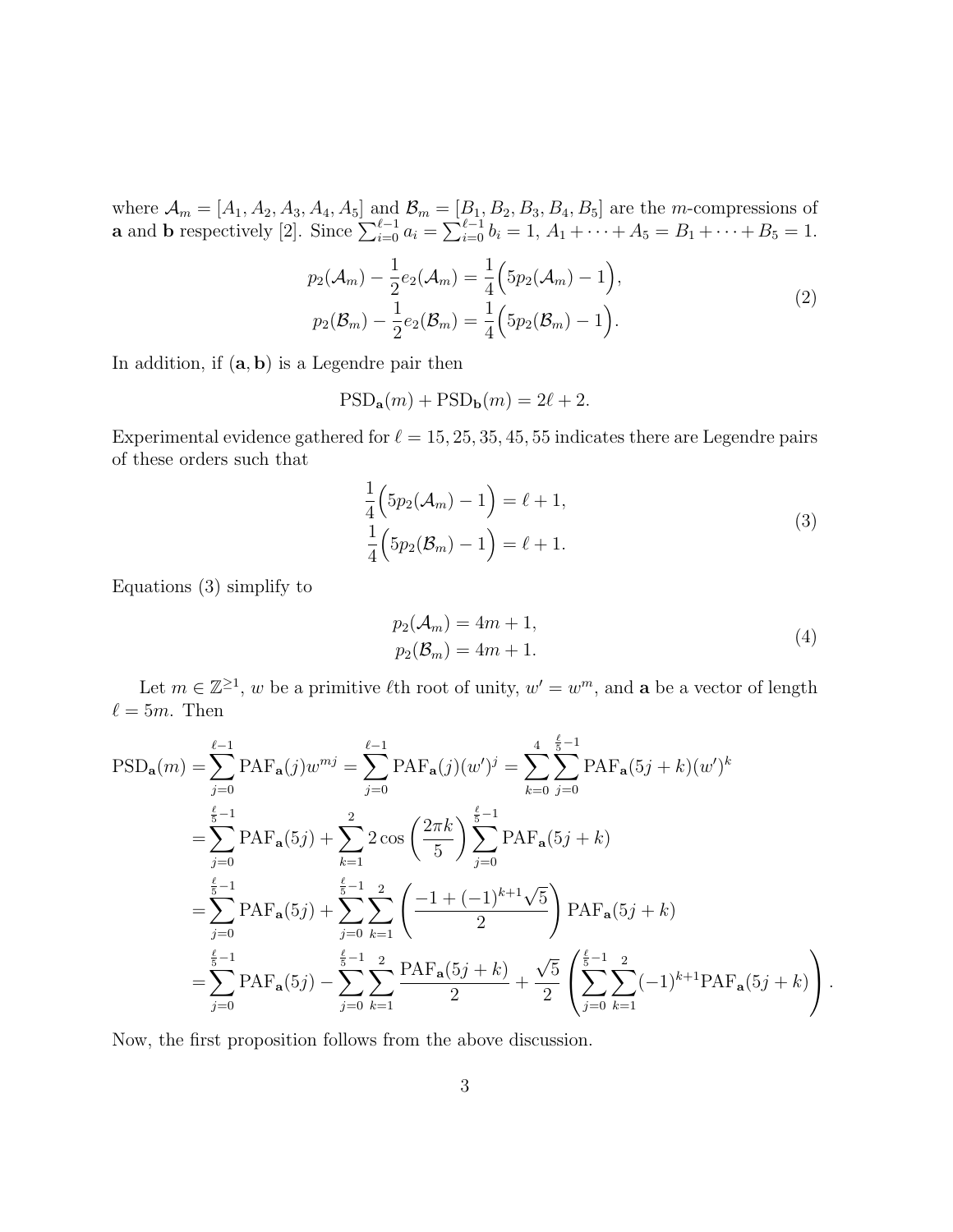**Proposition 1.** For a pair of vectors  $(a, b)$  of length  $\ell = 5m$ , the Legendre pair constraint

$$
\mathrm{PSD}_{\mathbf{a}}(m) + \mathrm{PSD}_{\mathbf{b}}(m) = 2\ell + 2
$$

is satisfied if and only if

$$
\sum_{j=0}^{\frac{\ell}{5}-1} \Big( \text{PAF}_{\mathbf{a}}(5j) + \text{PAF}_{\mathbf{b}}(5j) \Big) - \sum_{j=0}^{\frac{\ell}{5}-1} \sum_{k=1}^{2} \frac{\text{PAF}_{\mathbf{a}}(5j+k) + \text{PAF}_{\mathbf{b}}(5j+k)}{2} = 2\ell + 2,
$$

and

$$
\sum_{j=0}^{\frac{\ell}{5}-1} \sum_{k=1}^{2} (-1)^{k+1} \Big( \text{PAF}_{\mathbf{a}}(5j+k) + \text{PAF}_{\mathbf{b}}(5j+k) \Big) = 0.
$$

The next proposition follows directly from equations (1) and the fact that a Legendre pair  $(\mathbf{a}, \mathbf{b})$  of length  $\ell = 5m$  satisfies  $PSD_{\mathbf{a}}(m) + PSD_{\mathbf{b}}(m) = 2\ell + 2$ .

**Proposition 2.** Let  $(a, b)$  be a Legendre pair of length  $\ell = 5m$ . Then there exists an integer  $x \geq 0$  and  $n_1, n_2 \in \mathbb{Z}$  with  $n_1 + n_2 = 2\ell + 2$  such that

$$
PSD_{\mathbf{a}}(m) = n_1 + \sqrt{5}x,
$$
  
\n
$$
PSD_{\mathbf{b}}(m) = n_2 - \sqrt{5}x.
$$

Exhaustive searches for  $\ell = 5, 15, 25$  reveal that all Legendre pairs of these lengths have  $n_1 = n_2 = \ell + 1$ , where  $n_1, n_2$  are as in Proposition 2. Non-exhaustive searches for larger odd values of  $\ell$  which are multiples of 5 reveal the same pattern, i.e. the standard relationship  $PSD_a(m) + PSD_b(m) = 2\ell + 2$  is materialized (often, but not always) in the same manner. These observations give rise to the following conjecture.

**Conjecture 1.** For every odd positive integer  $\ell \equiv 0 \pmod{5}$ , there exists at least one Legendre pair  $(a, b)$  of length  $\ell = 5m$ , such that

$$
PSD_{\mathbf{a}}(m) = \ell + 1 + \sqrt{5}x,
$$
  
\n
$$
PSD_{\mathbf{b}}(m) = \ell + 1 - \sqrt{5}x
$$
\n(5)

for some integer  $x \geq 0$ .

Conjecture 1 says there exists a Legendre pair  $(a, b)$  such that  $n_1 = n_2 = \ell + 1$  in Proposition 2. That is, the constant  $2\ell + 2$  can be distributed in a "balanced" manner between  $PSD_{a}(m)$  and  $PSD_{b}(m)$ . Table 1 provides computational evidence for Conjecture 1.

The following proposition provides valid constraints on the m-compressed vectors  $(\mathcal{A}_m, \mathcal{B}_m)$  of a Legendre pair  $(a, b)$  of length  $\ell = 5m$ .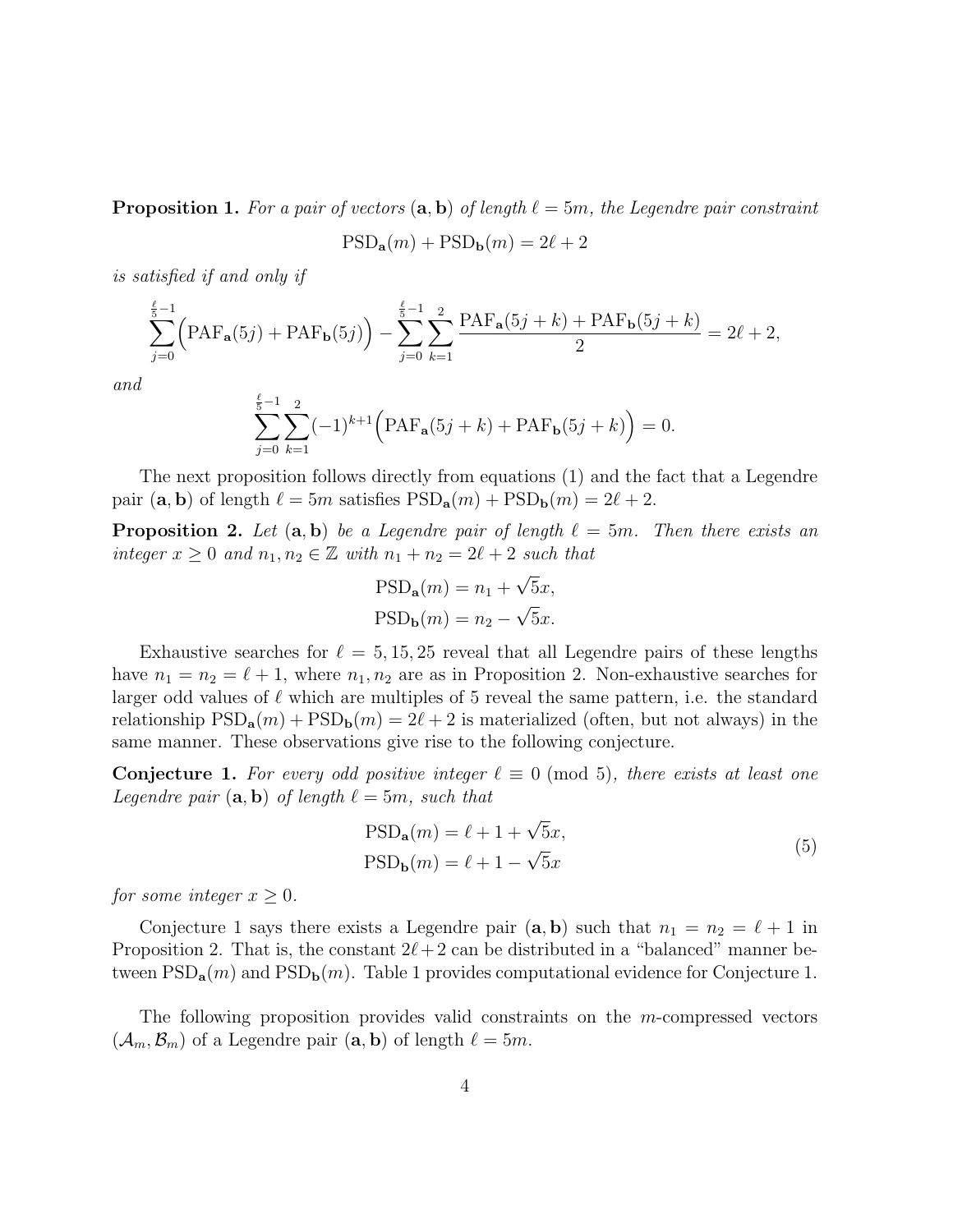| m              | $\ell=5m$ | $\boldsymbol{x}$ |
|----------------|-----------|------------------|
| $\mathbf{1}$   | 5         | 1                |
| 3              | 15        | 0, 2, 4          |
| $\overline{5}$ | 25        | 1                |
| $\overline{7}$ | 35        | 8                |
| 9              | 45        | 3                |
| 11             | 55        | 12               |
| 13             | 65        | 7                |
| 15             | 75        | 24               |
| 17             | 85        | 18               |

Table 1: Computationally verified cases for Conjecture 1 with their corresponding  $x$  values

**Proposition 3.** Let  $\ell = 5m$  be an odd integer. Then a pair of m-compressed vectors  $(\mathcal{A}_m, \mathcal{B}_m)$  of a Legendre pair  $(a, b)$  of length  $\ell = 5m$ , must satisfy

$$
PAF_{\mathcal{A}_m}(1) - PAF_{\mathcal{A}_m}(2) = -\Big(\text{PAF}_{\mathcal{B}_m}(1) - PAF_{\mathcal{B}_m}(2)\Big) = x,
$$

where x is as in Proposition 2.

Proof. This result follows directly from equations (1) and the fact that a Legendre pair  $(a, b)$  of length  $\ell = 5m$  satisfies  $PSD_{a}(m) + PSD_{b}(m) = 2\ell + 2$ .

The following are some observations pertaining to Conjecture 1.

- 1. For a fixed value of  $\ell$ , the value of x in Conjecture 1 is not necessarily unique.
- 2. The value of the integer x is determined by the m-compressed vectors  $(\mathcal{A}_m, \mathcal{B}_m)$ .
- 3. There exist Legendre pairs of length  $\ell = 5m$  which do not satisfy Conjecture 1.

The following proposition provides valid constraints on the m-compressed vectors  $(\mathcal{A}_m,$  $\mathcal{B}_m$ ) of a Legendre pair  $(\mathbf{a}, \mathbf{b})$  of length  $\ell = 5m$  satisfying equations (5).

**Proposition 4.** A pair of m-compressed vectors  $(A_m, B_m)$  of a Legendre pair  $(a, b)$  of length  $\ell = 5m$  satisfying equations (5) must satisfy

$$
p_2(\mathcal{A}_m) = PAF_{\mathcal{A}_m}(0) = p_2(\mathcal{B}_m) = PAF_{\mathcal{B}_m}(0) = 4m + 1.
$$

Proof. This result follows directly from equations (2) and (4).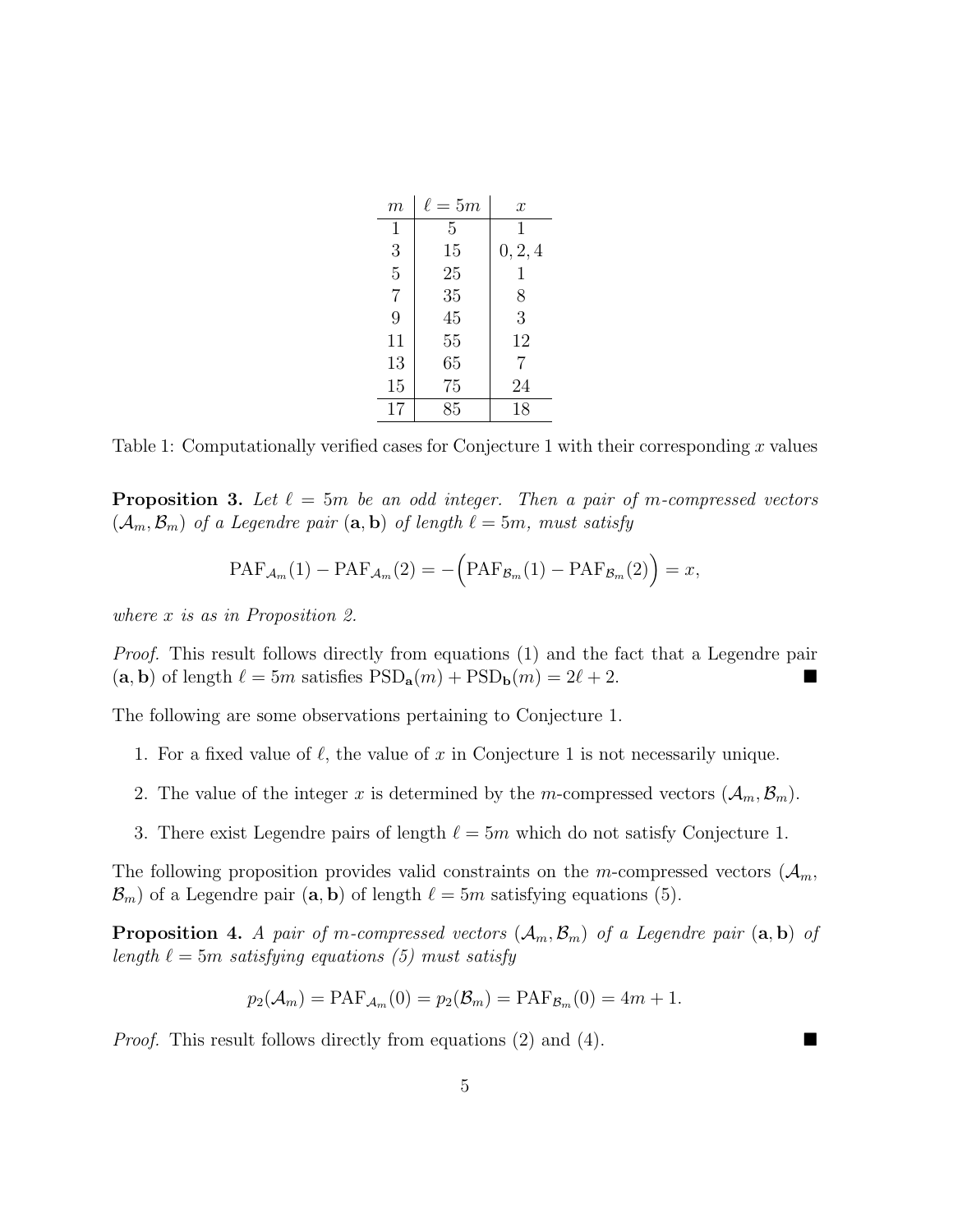By Proposition 4

$$
A_1^2 + A_2^2 + A_3^2 + A_4^2 + A_5^2 = 4m + 1,
$$
  
\n
$$
B_1^2 + B_2^2 + B_3^2 + B_4^2 + B_5^2 = 4m + 1.
$$
\n(6)

In addition, we are only interested in all-odd solutions, as  $A_i, B_i$  are odd numbers for  $i = 1, \ldots, 5$ . Proposition 4 significantly reduces the search space by drastically truncating the number of possible m-compressed vectors  $(A_m, \mathcal{B}_m)$  which could give rise to a Legendre pair of order  $\ell = 5m$ . We illustrate this fact in the next section.

Another consequence of Proposition 4 is that the alphabet of the possible m-compressed vectors  $(A_m, B_m)$  is also significantly truncated. More specifically, while the full alphabet for candidate m-compressed vectorss is

$$
\{-m,-(m-2),\ldots,-1,+1,\ldots,(m-2),m\},\,
$$

by Proposition 4,  $A_i$  is an odd integer with  $|A_i| \leq \sqrt{4m-3} < 2$ √  $\overline{m}$ .

Finally, the solutions of the sums-of-squares Diophantine equations (6) which do not satisfy  $A_1 + A_2 + A_3 + A_4 + A_5 = 1$  and  $B_1 + B_2 + B_3 + B_4 + B_5 = 1$  are ruled out. Hence, this sometimes provides additional reductions in the number of possible candidate m-compressed vectors  $(\mathcal{A}_m, \mathcal{B}_m)$ .

#### 3 Computational evidence for Conjecture 1

In this section, we verify Conjecture 1 for Legendre pairs of the eight known lengths  $\ell = 5, 15, 25, 35, 45, 55, 65, 75$  and the ninth previously open length  $\ell = 85$ . Therefore, we find the first known example of a Legendre pair of length  $\ell = 85$ , which had been the smallest previously unknown length case for Legendre pairs. Conjecture 1 holds for the subsequent lengths  $\ell = 95, 105$  and has practical value as it can be used to prune the search space when  $\ell \equiv 0 \pmod{5}$ .

In Table 3, we summarize the all-odd solutions to (6) for odd  $\ell$  such that  $\ell = 5m$  and  $m \in \{1, \ldots, 23\}$ . In the last column, we record the all-odd solutions (up to sign changes and permutations) of the five sums of squares Diophantine equations of the fourth column. Since the linear equations  $A_1 + A_2 + A_3 + A_4 + A_5 = 1$  and  $B_1 + B_2 + B_3 + B_4 + B_5 = 1$ must also be satisfied, some of these all-odd solutions are ruled out, and this is indicated by boldface.

#### 4 Legendre pairs of order  $\ell = 85$  exist

We use the method in [3] to restrict the search space for Legendre pairs of order  $\ell = 85$ . The subgroup  $H = \{1, 69\}$  of  $\mathbb{Z}_{85}^*$  acts on  $\mathbb{Z}_{85}$  and yields 16 orbits of size 1 and 34 orbits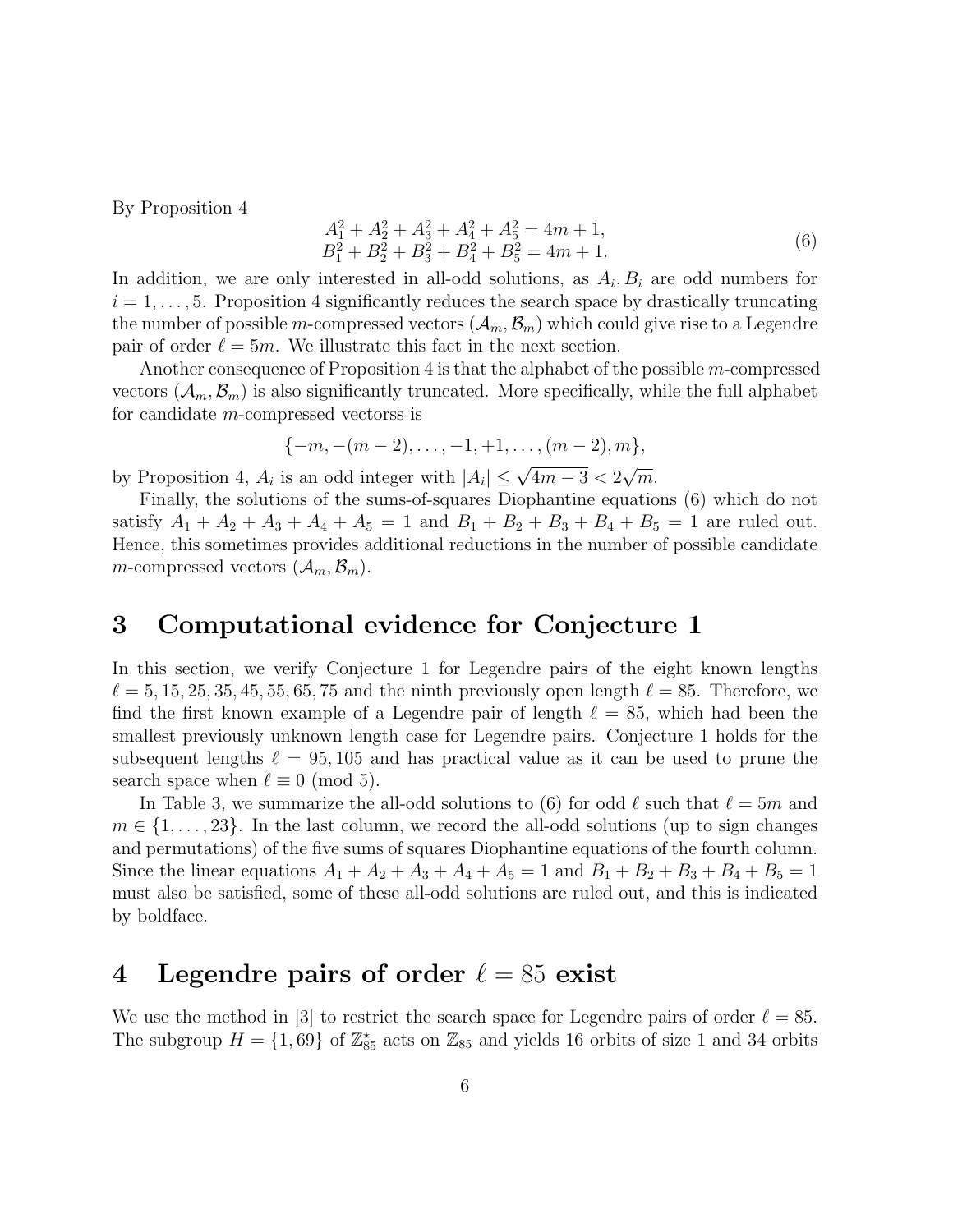| $\ell$         | m              | $PSD_{\bf a}(m)$<br>$PSD_{\bf b}(m)$ | $A_1^2 + A_2^2 + A_3^2 + A_4^2 + A_5^2$<br>$B_1^2 + B_2^2 + B_3^2 + B_4^2 + B_5^2$ | All-odd solutions                                                    |
|----------------|----------------|--------------------------------------|------------------------------------------------------------------------------------|----------------------------------------------------------------------|
| $\overline{5}$ | 1              | $5+1\pm\sqrt{5x}$                    | $4 \cdot 1 + 1 = 5$                                                                | [1, 1, 1, 1, 1]                                                      |
| 15             | 3              | $15 + 1 \pm \sqrt{5x}$               | $4 \cdot 3 + 1 = 13$                                                               | [1, 1, 1, 1, 3]                                                      |
| 25             | $\overline{5}$ | $25 + 1 \pm \sqrt{5x}$               | $4 \cdot 5 + 1 = 21$                                                               | [1, 1, 1, 3, 3]                                                      |
| 35             | 7              | $35 + 1 \pm \sqrt{5x}$               | $4 \cdot 7 + 1 = 29$                                                               | [1, 1, 1, 1, 5], [1, 1, 3, 3, 3]                                     |
| 45             | 9              | $45 + 1 \pm \sqrt{5x}$               | $4 \cdot 9 + 1 = 37$                                                               | [1, 1, 1, 3, 5], [1, 3, 3, 3, 3]                                     |
| 55             | 11             | $55+1\pm\sqrt{5x}$                   | $4 \cdot 11 + 1 = 45$                                                              | [1, 1, 3, 3, 5], [3, 3, 3, 3, 3]                                     |
| 65             | 13             | $65 + 1 \pm \sqrt{5x}$               | $4 \cdot 13 + 1 = 53$                                                              | $[1, 1, 1, 1, 7], [1, 1, 1, 5, 5], [1, 3, 3, 3, 5]$                  |
| 75             | 15             | $75 + 1 \pm \sqrt{5}x$               | $4 \cdot 15 + 1 = 61$                                                              | $[1, 1, 1, 3, 7], [1, 1, 3, 5, 5], [3, 3, 3, 3, 5]$                  |
| 85             | 17             | $85 + 1 \pm \sqrt{5x}$               | $4 \cdot 17 + 1 = 69$                                                              | [1, 1, 3, 3, 7], [1, 3, 3, 5, 5]                                     |
| 95             | 19             | $95 + 1 \pm \sqrt{5}x$               | $4 \cdot 19 + 1 = 77$                                                              | $[1, 1, 1, 5, 7], [1, 1, 5, 5, 5], [1, 3, 3, 3, 7], [3, 3, 3, 5, 5]$ |
| 105            | 21             | $105 + 1 \pm \sqrt{5x}$              | $4 \cdot 21 + 1 = 85$                                                              | $[1, 1, 1, 1, 9], [1, 1, 3, 5, 7], [1, 3, 5, 5, 5], [3, 3, 3, 3, 7]$ |
| 115            | 23             | $115 + 1 \pm \sqrt{5x}$              | $4 \cdot 23 + 1 = 93$                                                              | $[1, 1, 1, 3, 9], [1, 3, 3, 5, 7], [3, 3, 5, 5, 5]$                  |

Table 2: All-odd solutions to equations (6)

of size 2. We search for a Legendre pair of length  $\ell = 85$  which can be obtained by combining the orbits of the subgroup  $H$ . This restriction has the benefit of reducing the search space provided that such a Legendre pair exists. We choose 12 orbits of size 1 and 15 orbits of size 2 to make blocks of size  $12 \cdot 1 + 15 \cdot 2 = 42$ . Therefore, the size of the search space is  $\binom{16}{12} \cdot \binom{34}{15} = 1820 \cdot 1,855,967,520 = 3,377,860,886,400$ . We find 4 Legendre pairs of length  $\ell = 85$  made out of 6 different vectors via a non-exhaustive search. Their lexicographic rank encodings as subsets of size 12 out of 16 and 15 out of 34 are

> $({12, 1321116338}, {42, 1275934280}),$  $({12, 1843909851}, {42, 606586783}),$  $({42, 1275934280}, {9, 1555522731}),$  $({42, 606586783}, {9,788215097}).$

See  $[4]$  for lexicographic ranking and unranking algorithms for subsets of size k. For the first Legendre pair  $(a, b)$  of length  $\ell = 85$  shown above, its lexicographic rank encoding  $({12, 1321116338}, {42, 1275934280}),$  is decoded as follows.

• In the space of  $\binom{16}{12} = 1820$  12-subsets of  $\{1, ..., 16\}$ , decode

12 as 
$$
\mathbf{a}_{ones} = \{1, 2, 3, 4, 5, 6, 7, 8, 9, 10, 14, 15\},\
$$
  
42 as  $\mathbf{b}_{ones} = \{1, 2, 3, 4, 5, 6, 7, 8, 10, 11, 14, 15\}.$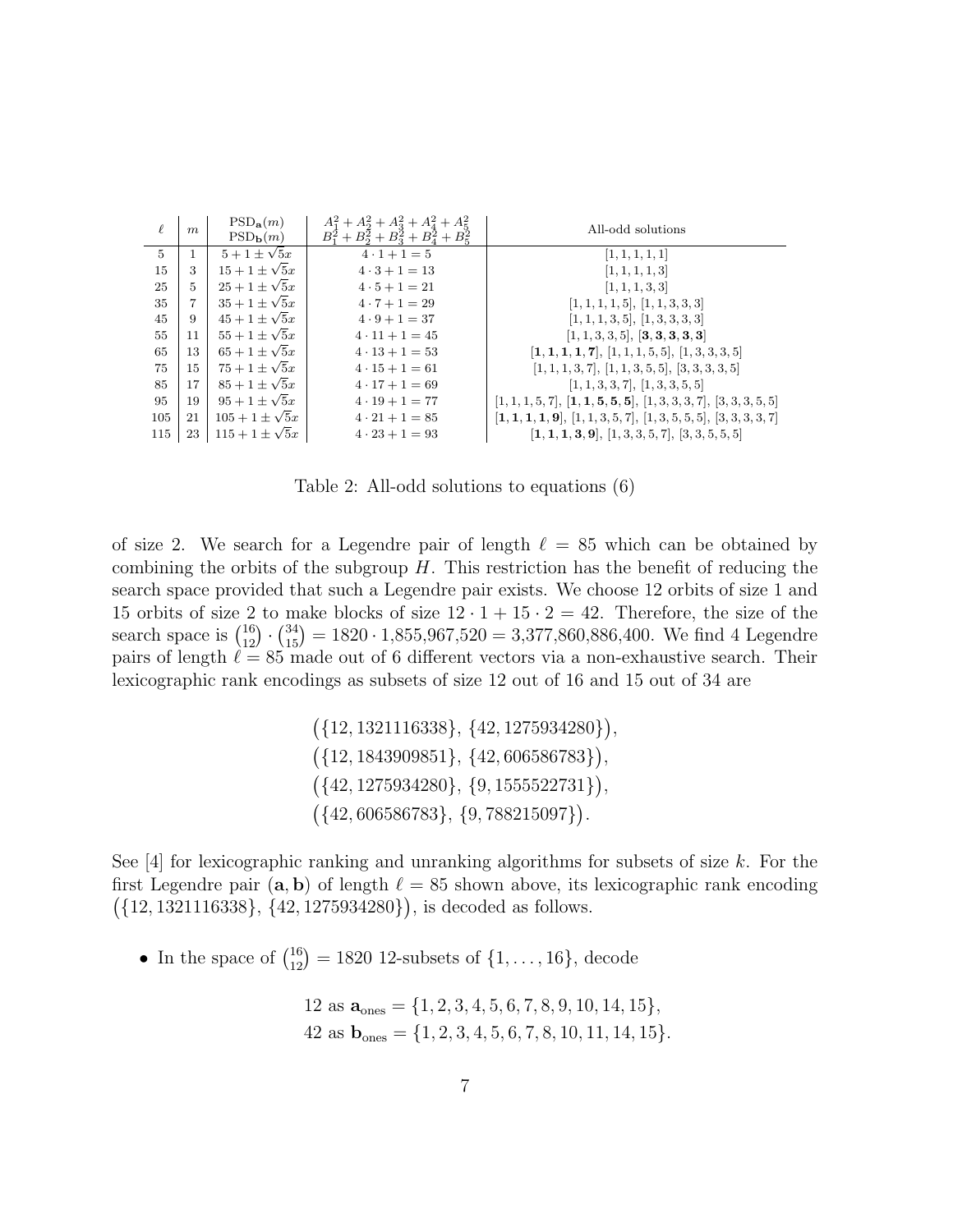• In the space of  $\binom{34}{15} = 1,855,967,520$  15-subsets of  $\{1,\ldots,34\}$ , decode

1321116338 as  $\mathbf{a}_{\text{two}} = \{3, 4, 5, 7, 10, 11, 22, 24, 25, 27, 28, 29, 30, 31, 34\},\$  $1275934280$  as  $\mathbf{b}_{\text{twos}} = \{2, 8, 10, 11, 12, 15, 19, 21, 23, 25, 26, 28, 29, 33, 34\}.$ 

- Enumerate the 16 orbits of size 1 in increasing order as  $O_1 = \{ \{5\}, \{10\}, \{15\}, \{20\}, \{25\}, \{30\}, \{35\}, \{40\}, \{45\}, \{50\}, \{55\}, \{60\}, \{65\},$  $\{70\}, \{75\}, \{80\}\}.$
- Enumerate the 34 orbits of size 2 in increasing order of their smallest element as  $O_2 = \{ \{1, 69\}, \{2, 53\}, \{3, 37\}, \{4, 21\}, \{6, 74\}, \{7, 58\}, \{8, 42\}, \{9, 26\}, \{11, 79\},$ {12, 63}, {13, 47}, {14, 31}, {16, 84}, {17, 68}, {18, 52}, {19, 36], {22, 73], {23, 57}, {24, 41}, {27, 78}, {28, 62}, {29, 46}, {32, 83}, {33, 67}, {34, 51}, {38, 72}, {39, 56}, {43, 77}, {44, 61}, {48, 82}, {49, 66}, {54, 71}, {59, 76}, {64, 81}}.
- Make the block of size 42 of the indices of the positions of the −1 elements in a, by combining 12 elements of  $O_1$  whose indices are given by  $a_{\text{ones}}$  and 15 elements of  $O_2$ whose indices are given by  $a_{\text{two}}$ . This yields the following a-block of size 42: {5, 10, 15, 20, 25, 30, 35, 40, 45, 50, 70, 75, 3, 37, 4, 21, 6, 74, 8, 42, 12, 63, 13, 47, 29, 46, 33, 67, 34, 51, 39, 56, 43, 77, 44, 61, 48, 82, 49, 66, 64, 81}.
- Make the block of size 42 of the indices of the positions of the −1 elements in b, by combining 12 elements of  $O_1$  whose indices are given by  $\mathbf{b}_{\text{ones}}$  and 15 elements of  $O_2$ whose indices are given by  $\mathbf{b}_{\text{two}}$ . This yields the following **b**-block of size 42: {5, 10, 15, 20, 25, 30, 35, 40, 50, 55, 70, 75, 2, 53, 9, 26, 12, 63, 13, 47, 14, 31, 18, 52, 24, 41, 28, 62, 32, 83, 34, 51, 38, 72, 43, 77, 44, 61, 59, 76, 64, 81}.
- The above a-block and b-block (both of size 42) yield a Legendre pair for  $\ell = 85$ .

For the first Legendre pair  $(a, b)$  of length  $\ell = 85$  shown above, the 17-compressions are

$$
\mathcal{A}_{17}=[1,3,3,1,-7], \mathcal{B}_{17}=[3,1,1,3,-7].
$$

These possess the properties required by Proposition 4. That is,

$$
PAF_{\mathcal{A}_{17}}(0) = PAF_{\mathcal{B}_{17}}(0) = 4 \cdot 17 + 1 = 69.
$$

As a consequence, the coefficients of  $\sqrt{5}$  in  $PSD_{a}(17)$  and  $PSD_{b}(17)$  cancel out. Specifically,

 $PSD_{\bf a}(17) = 85 + 1 + \sqrt{5} \cdot 18 = 126.2492236,$ 

$$
\text{PSD}_{\mathbf{b}}(17) = 85 + 1 - \sqrt{5} \cdot 18 = 45.75077641.
$$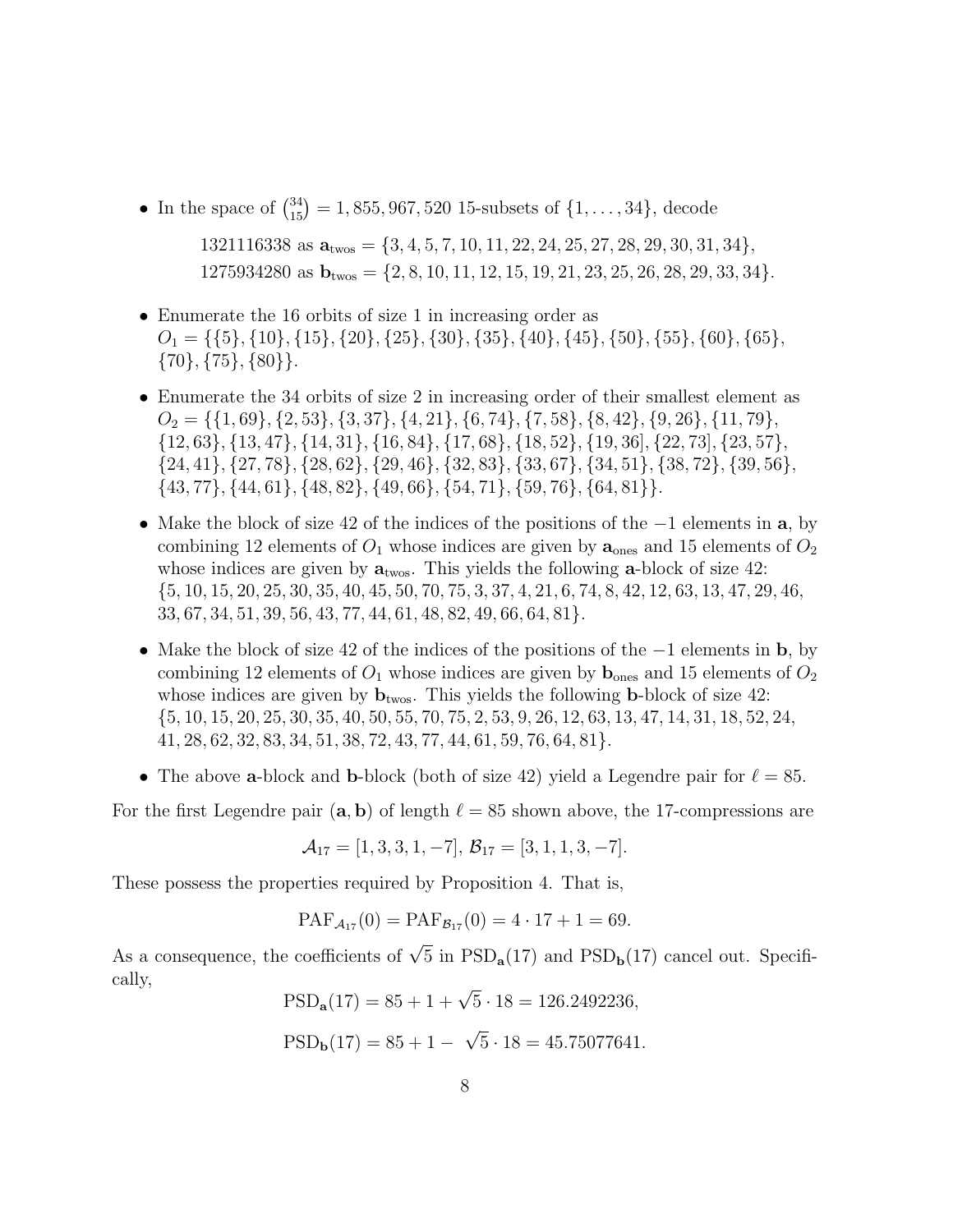## 5 Legendre pairs of order  $\ell = 87$  with balanced compressions exist

By a property of compression of Legendre pairs which can be deduced from a theorem in [1], a 3-compression of a Legendre pair of order  $\ell = 87$  must contain 14 elements with absolute value equal to three and  $2 \cdot 29 - 14 = 44$  elements with absolute value equal to 1. Experimental evidence for other orders which are divisible by 3 indicates that "balanced" configurations of candidate 3-compressions (which have exactly half of the total number of elements with absolute value equal to 3) are likely to yield Legendre pairs. Hence, we compute approximately six thousand candidate 3-compressions satisfying the following constraints, where only the last constraint is not necessary.

- 1. The vectors  $A_3, B_3 \in \{-3, -1, +1, +3\}^{29}$  contain 14 elements with absolute value equal to 3 and 44 elements with absolute value equal to 1.
- 2.  $\text{PAF}_{\mathcal{A}_3}(s) + \text{PAF}_{\mathcal{B}_3}(s) = (-2) \cdot 3 = -6 \text{ for } s = 1, \ldots, 28.$
- 3.  $PSD_{\mathcal{A}_3}(s) + PSD_{\mathcal{B}_3}(s) = 2 \cdot 87 + 2 = 176$  for  $s = 1, ..., 28$ .
- 4.  $A_1 + \cdots + A_{29} = 1$ .
- 5.  $B_1 + \cdots + B_{29} = 1$ .
- 6. Each of  $\mathcal{A}_3$  and  $\mathcal{B}_3$  contains 7 elements with absolute value equal to 3 and 22 elements with absolute value equal to 1.

Subsequently, we run our C 3-uncompression code for approximately two thousand candidate 3-compressions and discovered the two Legendre pairs of order  $\ell = 87$  below.

a = [−1, −1, −1, −1, 1, −1, −1, −1, 1, 1, −1, 1, −1, 1, −1, 1, 1, −1, −1, 1, 1, −1, −1, 1, −1, 1, −1, 1, 1, −1, −1, 1, 1, 1, −1, −1, −1, −1, −1, 1, −1, −1, 1, −1, −1, −1, 1, 1, 1, 1, −1, −1, −1, 1, −1, 1, 1, 1, −1, 1, 1, −1, −1, −1, −1, 1, 1, 1, 1, 1, 1, −1, −1, 1, 1, 1, −1, 1, 1, 1, 1, 1, −1, 1, −1, 1, −1], b = [−1, −1, −1, −1, −1, −1, −1, −1, 1, 1, 1, 1, −1, 1, 1, −1, 1, 1, −1, 1, −1, 1, 1, 1, 1, −1, −1, 1, 1, −1, 1, 1, −1, 1, −1, −1, 1, −1, −1, 1, 1, 1, −1, 1, −1, 1, 1, −1, −1, 1, −1, −1, 1, 1, 1, 1, 1, −1, −1, −1, 1, 1, 1, −1, −1, 1, −1, 1, −1, −1, 1, −1, 1, −1, −1, −1, 1, −1, −1, 1, 1, 1, −1, 1, −1, 1, −1], a = [−1, −1, −1, −1, 1, −1, −1, −1, 1, 1, 1, 1, 1, 1, −1, 1, −1, −1, −1, 1, 1, 1, −1, 1, −1, −1, −1, 1, 1, −1, −1, 1, 1, 1, −1, −1, −1, 1, −1, −1, 1, −1, 1, −1, −1, 1, 1, 1, 1, 1, −1, −1, 1, 1, 1, −1, 1, 1, −1, 1, 1, −1, −1, −1, −1, 1, −1, 1, 1, −1, −1, −1, −1, 1, 1, 1, −1, 1, 1, −1, 1, −1, −1, 1, 1, 1, −1], b = [−1, 1, −1, 1, 1, −1, −1, 1, 1, 1, 1, 1, 1, −1, 1, −1, 1, 1, 1, −1, −1, 1, −1, 1, −1, 1, −1, 1, −1, −1, −1, 1, −1, −1, −1, −1, −1, −1, −1, 1, −1, 1, 1, 1, −1, 1, −1, −1, 1, −1, −1, 1, 1, 1, −1, −1, 1, 1, −1, −1, 1, −1, 1, −1, −1, 1, −1, 1, −1, 1, −1, −1, 1, −1, −1, 1, −1, −1, 1, 1, 1, 1, 1, 1, 1, 1, −1].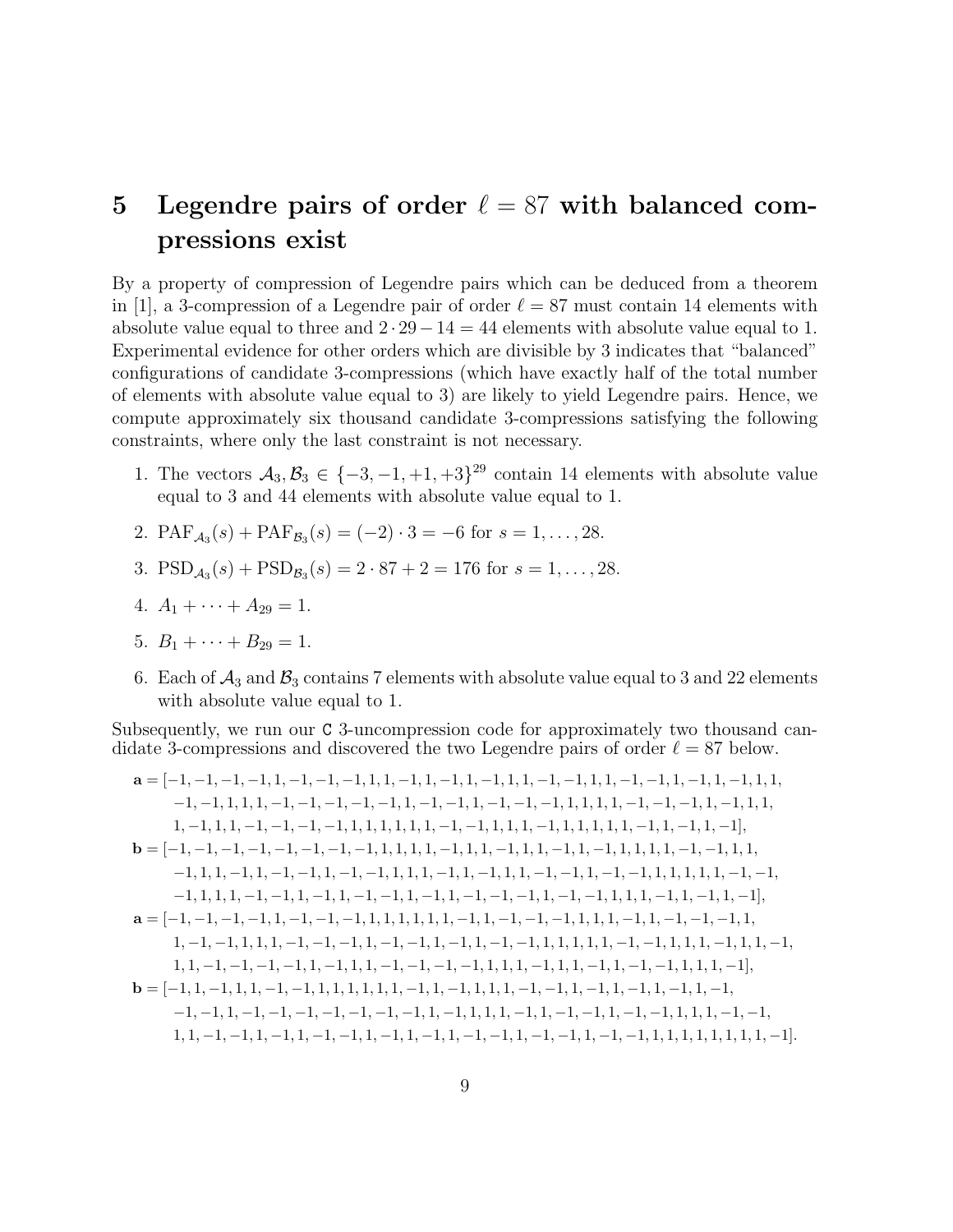Both of the above Legendre pairs of length  $\ell = 87$  3-compress to

 $A_3 = [-3, -1, 1, -1, 1, -3, -3, -1, 1, 1, 1, 1, -1, 1, -3, 1, 1, 1, -1, 3, 3, -1, -1, 1, -1, 1, -1, 3, 1],$  $B_3 = [-3, -1, 1, -1, 1, -3, -3, 1, -1, 1, 1, 1, 1, -1, 3, -3, 1, 1, -1, -1, -1, 1, 1, 3, 1, 1, -1, 3, -1].$ 

There are seven  $\pm 3$  elements in each of the two vectors  $\mathcal{A}_3$  and  $\mathcal{B}_3$ . Therefore, this "balanced" configuration does yield Legendre pairs of order  $\ell = 87$ .

### 6 Conclusion

Recently, Legendre pairs of (the previously open) lengths 77, 117, 129, 133, 147 were found in [3, 5]. In this paper, we find Legendre pairs of (the previously open) lengths 85, 87, i.e. the only two remaining open lengths less that 100 [3, 5]. This reduces the list of integers less than 200 for which the existence of Legendre pairs problem remains open to the ten values:

115, 145, 159, 161, 169, 175, 177, 185, 187, 195.

Half of these ten values are multiples of 5, so they fit within the scope of Conjecture 1.

### Acknowledgments

The authors thank Captain David Arquette for a careful reading of the paper that lead to several improvements.

The views expressed in this article are those of the authors, and do not reflect the official policy or position of the United States Air Force, Department of Defense, or the U.S. Government.

#### References

- [1] D. Z. Djokovic and I. S. Kotsireas. Compression of periodic complementary sequences and applications. Des. Codes Cryptogr., 74(2):365–377, 2015.
- [2] I. S. Kotsireas, C. Koukouvinos, and J. Seberry. Weighing matrices and string sorting. Ann. Comb., 13(3):305–313, 2009.
- [3] I. S. Kotsireas and C. Koutschan. Legendre pairs of lengths  $\ell \equiv 0 \pmod{3}$ . Journal of Combin. Designs, 29(12):870–887, 2021.